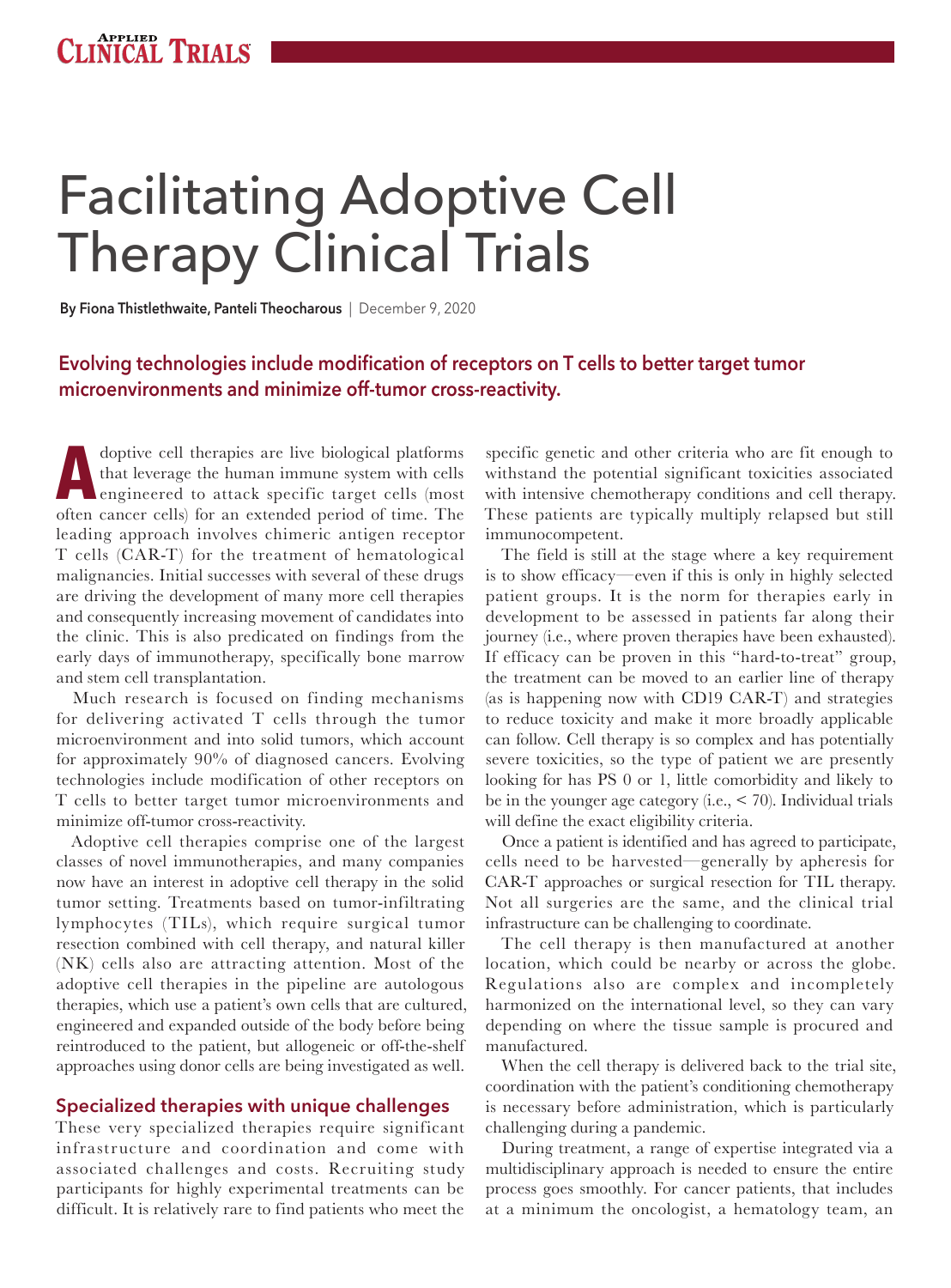### **INICAL TRIALS**

infectious disease specialist and potentially a critical care team to respond if cytokine release syndrome or other issues occur.

Once the patient is discharged, extended follow-up is necessary because these therapies involve genetically modified materials and are intended to provide durable remission. Infrastructure is needed to follow patients for many years after treatment.

#### **Overcoming bottlenecks in the vein-to-vein supply chain**

Finding patients for cell therapy clinical trials generally requires establishing the right networks to identify suitable patients willing to consider participation. Patient referral pathways are particularly valuable when recruiting for studies involving rare indications, including larger academic centers of excellence where these patients are already being treated and where established patient advocacy groups exist.

Autologous cell therapies require a unique vein-to-vein supply chain, beginning with a collection of cells from the patient and ending with reinfusion of the modified cells. For sample collection, limited apheresis capacity due to increased activity in the transplant setting is an issue and is driving investments to build additional capacity. For trials that require surgical sample collection, engagement with multiple institutions is often essential to enable access to a range of sample types (e.g., skin, lung).

Close collaboration with CROs offering clinical logistics services with experience supporting cell therapy trials is invaluable for addressing the logistical challenges associated with timely delivery of initial samples and the ultimate cell therapy products with an assured chain of identity. With continued clinical outsourcing anticipated, experienced CROs will have an important role to play, particularly in relation to managing logistics and associated scalability.

On-site, comprehensive training and oversight is required for storing and dispensing these complex drugs once they are returned from the manufacturer. Training of doctors, nurses and site staff is vital for appropriate delivery of the cells and management of toxicity and any side effects.

Overall, the ideal cell therapy trials have an established framework that ensures management of logistics, good communication and orchestration of the process on a per-patient basis. Systems are designed to assure the appropriate level of attention to detail when it comes to process flow, IP, chain of custody, cold chain and related considerations. Optimizing logistics is not just about securing resources and manpower; it involves implementing processes that facilitate measuring and monitoring to ensure these live biological therapies are closely tracked throughout the entire process.

As adoptive cell therapies advance from early phase trials into Phase II and III, scalability within this framework will need to be addressed. Electronic measures for careful tracking throughout the supply chain and increased efficiency will be important elements of future solutions. The hope is that CROs with growing expertise in cell therapy and broad experience leveraging a range of digital capabilities across phases of development, will be increasingly able to ascertain and apply relevant solutions to enhance scalability.

#### **Need for centers of excellence**

In the short term, adoptive cell therapy trials will take place in larger centers of excellence with the capabilities and facilities required to run complex studies and to manage patients through the multidisciplinary process. These centers or hubs draw local referrals when possible to limit travel burdens on patients.

However, these centers of excellence are presently limited in number and capacity and can become saturated with clinical trial requests. To expand patient access, it will be essential to bring the experience of leading academic teaching hospitals into community-based hospitals and centers that may not be conventionally involved with adoptive cell therapy trials or treatments on a regular basis. Although community-based hospitals may not be in a position to treat patients on complex protocols, they have an important role to play in prescreening and referring appropriate patients.

### **Breaking down silos with integrated end-to-end support**

The cell and gene therapy ecosystem is complex, so all stakeholders must learn from one another to continue to refine processes. We need to build networks that include key opinion leaders at academic centers and incorporate higher levels of engagement, continuity and consistency in executing these trials.

This type of non-siloed approach is best supported by comprehensive, end-to-end support from global clinical trial service providers with real experience in adoptive T cell therapies offered in a personalized and bespoke manner, with deep understanding of the nuances of the technology and the ability to translate that understanding into practical operational solutions.

Such comprehensive solutions include early engagement and consultative support of regulatory documentation, CMC data and manufacturing strategy development to ensure streamlined transition into the clinic. The key is to be proactive and implement best practices that simultaneously allow greater efficiencies while ensuring safety and compliance and facilitating patient engagement throughout the patient journey. Remaining agile around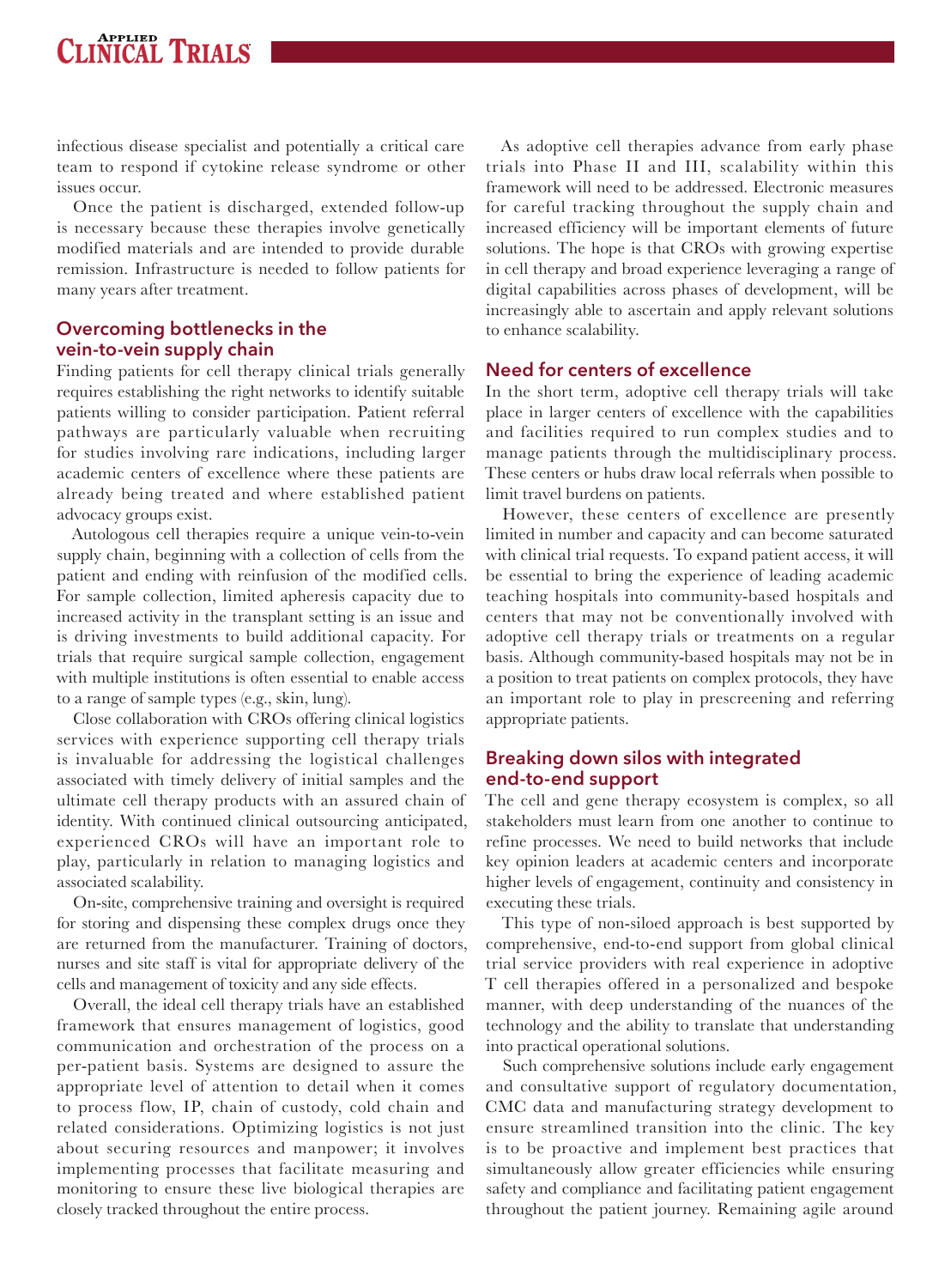### **APPLIED TRIALS**

the applications of technology, from digital or telemedicine to wearables, aids leveraging all parts of the business to ensure continuity for the patient and the process.

### **Patient-friendly data collection**

Because adoptive cell therapy patients receive intensive treatment for 14 days or more and are subsequently monitored for years, there is a tremendous volume of clinical data collected. To make that data collection as patient-friendly as possible, innovative and flexible approaches are being employed.

While in the hospital, real-time data visualization of cytokine levels, blood count, liver activity and other biomarkers is critical. That level of scrutiny is not typically required during the follow-up period, allowing for use of other more patient-friendly methods of data collection.

There is increasing interest in implementing the ambulatory care model for complex cell therapy trial patients. New patient-centric tools and technologies for data collection and analysis will be essential for successful implementation of decentralized trials, including selfcollection of blood samples and algorithms that monitor and identify early signs of excess cytokine release. Wearable technologies that continuously monitor temperature, blood pressure, pulse rate, oxygen saturation, and other data also will be key enablers of the outpatient approach.

The goal is to minimize the burden on the site and the patient and simplify the complexities of adoptive cell therapy trials, not only for early-phase studies, but also for medicines as they enter registration studies and even at the standard-of-care stage. Technological/digital innovations will be particularly impactful for longer-term follow-up of patients, a time in which data collection falls both within and outside of standard of care. The collection of longterm patient-reported outcome measures, for instance, is crucial to understanding not only health economics, but the effect of the treatment on quality of life.

### **Improving the patient experience**

Patients who receive personalized adoptive cell therapies may experience tremendous anxiety. We need to recognize, appreciate and understand what patients are going through from the initial treatment process through long-term follow-up. Their voices should be brought into the trial development process as early as possible, and mechanisms should be in place for engaging with patient advocacy groups and other external stakeholders to incorporate their input. Contingencies must be built into clinical studies to ensure patient engagement is realized and validated.

An example of an area needing improvement is the information provided to subjects considering participation in an adoptive cell therapy study. Initial, unpublished

surveys from a patient focus group we conducted in Manchester have revealed that patients considering participation in a CAR-T trial, initially want simple information. Some patients seek additional technical discussion, while others do not. Typically, information sheets given to patients are 30-40 pages long and are technically dense. It is difficult for patients to tease out the really important points they need to consider. One possible solution would be to provide the information electronically, with basic information provided on a home page and a menu of options where patients can access other, more detailed technical information, if desired.

### **Network approach in the UK**

The landscape for cell therapies in the UK is supported by a countrywide network of Innovate UK (IUK)-funded centers—the Advanced Therapy Treatment Center (ATTC) Network)—that share best practices and learnings. This approach has allowed the scale-up of trial activity in a way not possible for individual institutions. Each of the centers works with commercial, clinical and academic partners and draws together programs of activity.

The center in Manchester (iMATCH—the Innovate Manchester Advanced Therapy Center Hub) has two clinical partners across seven different hospitals and covers adult and pediatric oncology and hematology, as well as different cell and gene therapies in the oncology and non-oncology settings. In addition, an active education program, offering higher-level degrees as well as E-learning for healthcare workers and allied professionals is available as part of the construct.

While each center has its own approach, The Christie NHS Foundation Trust in Manchester has elected to establish the Advanced Immunotherapy Cell Therapy (AICT) Team, which is focused on solid tumors. The team is tumor agnostic and focuses on cell therapy trials, which has enabled the setup of infrastructure within the organization and focus on delivery at scale.

Participating in the overall ATTC Network has opened up communication pathways with regulators and working with the health authorities to establish road maps to share experience across the network and to establish third-party agreements and license extensions.

### **Goals for the future**

The future is certainly exciting for adoptive cell therapy clinical trials. Technological innovations are being pursued that will lead to highly impactful therapies engineered with minimal toxicity and enhanced efficacy. Gene-delivery technologies also will likely evolve and expand to include non-viral methods, such as geneediting/CRISPR, and potentially move toward chemical or physical technologies and away from viruses completely.